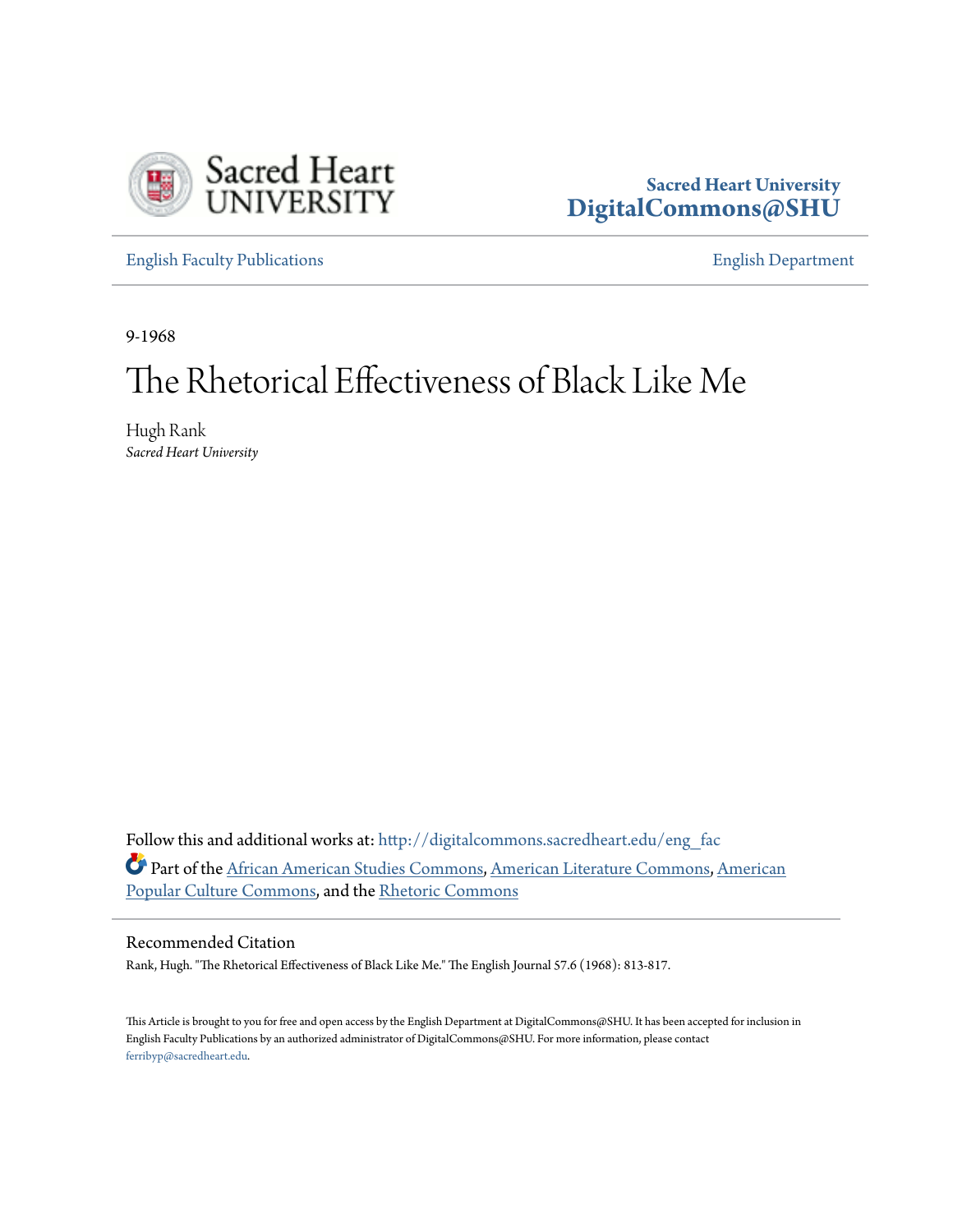## **The Rhetorical Effectiveness of Black Like Me**

**Hugh Rank** 

**Department of English Sacred Heart University Bridgeport, Connecticut** 

**N 1959, John Howard Griffin, a white Southern novelist, disguised himself as a Negro and traveled through the South to experience "what it is like to be a Negro in a land where we keep the Negro down." The brief narrative account of this experience is recorded in Black Like Me, a book which won the Saturday Review's Anisfield-Wolf award in 1962 for its contribution toward race relations.** 

**Today, almost ten years after Griffin's unique tour, this book continues to have wide sales both in a popular market and in classroom adoptions. By January 1968, Black Like Me was in its thirtyfirst paperback printing, a printing history which the publisher described (in a letter to me) as "quite unusual ... and still going strong." The book appears deceptively simple and can be read merely as a piece of popular journalism on a timely subject. But, in a market now glutted with writings about racial problems, any single book which manages to have such a continued attraction for a large portion of the available audience deserves further attention to determine the basis for its popularity. In brief, why is Black Like Me rhetorically effective?** 

**Rhetoric must be considered here, not in the limited terms of organization and style, but in the wider, more classical, sense which is concerned also with the ethos of the writer and the relationship between the writer and the audience. Too often readers have ignored the Aristotelian insistence on the variety of rhetorical appeals available to the writer. As a consequence, they have been unable to analyze the quality of a work which doesn't fit into a more restricted approach to rhetoric.** 

**Black Like Me, for example, could be found deficient if judged solely on terms of organization and style. Using such criteria, some may call the book "a rough piece of hack work" or "a rush job." Even the author himself, in the preface, apologizes for its "crudity and rawness," an ambiguous remark which can be read in relation to either content or form. Yet even here, on its weakest points, a defense can be made that the book has a better structure than most readers note. This is not to claim that Black Like Me is a masterpiece; it is a rough-hewn book, hammered and forged, unlike Griffin's smoothly tooled novels. However, the structural and thematic elements found**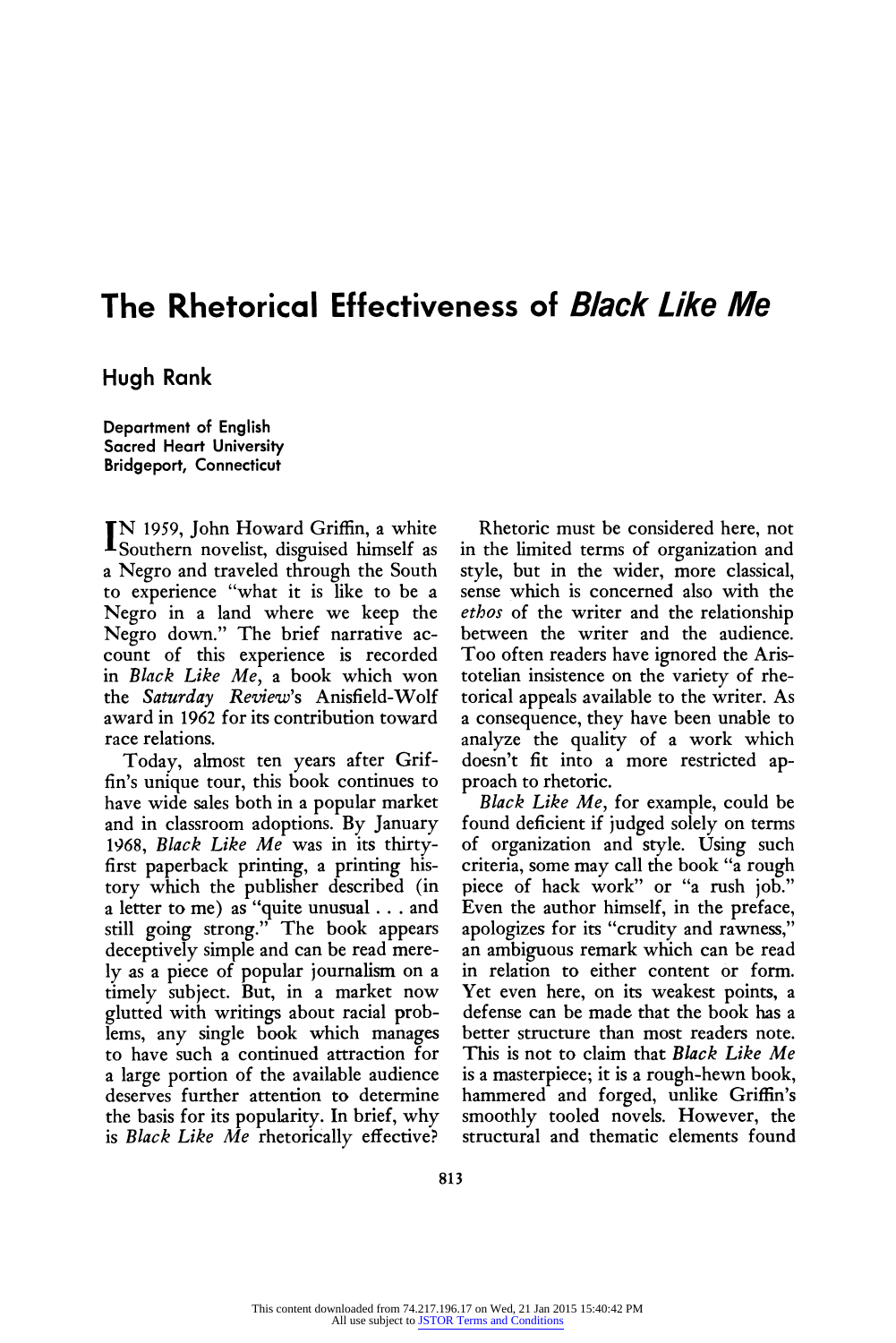**in the work are often overlooked or are overshadowed by the "message" of the book. But Griffin is not unaware of structure because his background in musicology has seriously influenced his strategy of writing. Griffin's best novel, The Devil Rides Outside, for instance, takes its structure from one of Beethoven's Final Quartets, and his current novel-in-progress, Passacaglia, is structured on this complex musical form.** 

**Black Like Me is seemingly haphazard in its structure, simply a random series of journal entries in his diary. Nevertheless, any journal is a selection of incidents and experiences; even the most unconsciously written report would tend to stress certain things held by the writer to be of greater value than the other, non-reported, daily experiences. Structurally, the book is divided into three main parts: a brief "prelude" introduces his plan to disguise himself, the main body of the book concerns his actual tour as a black man, and an extended "epilogue" describes some of the consequences of his experiment.** 

**The most noticeable point here is that the "epilogue" violates the standard narrative pattern because it takes up almost one-fifth of the book. What happens is that Black Like Me changes to White Liberal Like Me as Griffin records another aspect of racism-how it is to be a white liberal crusader in the South. The later consequences of violating the existing social mores are given more emphasis by this seemingly undue proportion of space given to the "epilogue." Within this last section the sense of a continuing harassment is given by the writer's wider spacing of dates for journal entries. His experience as a black man lasts only three weeks (in November); his experience as a "marked man" extends for nine more months in the book. If Griffin were to write a postscript today to Black Like Me, he could continue relating nine more years of harassment by racists and hate**  **groups who have continued their attacks upon him. Thus, the length of the "epilogue," which seems at first to be too long in proportion to the book, actually serves to underline a very important part of Griffin's experience.** 

**T HE forward motion of the narrative is sustained by two major suspense devices. In the early parts of the book, the reader's anticipation is aroused as to whether or not Griffin's disguise will be discovered by either black or white, friend or foe. In the last section of the book, the ominous threats of violence are increased. The book ends the day after the threatened lynch mob fails to appear, an apt time to make a quick ending to avoid a lengthy anti-climax to the secondary theme. Within these two major devices which propel the story forward, there is also a subtle undercurrent of motion which prevents the book from becoming static. Griffin is always in motion-either walking on the streets or hitchhiking or riding on the busses-and even when he rests temporarily in a hotel room or on a farm the sense of motion is given by his preparations to go on the road again.** 

**Other structural devices which deserve attention are Griffin's frequent use of repetition and juxtaposition. Key themes are repeated in the book showing an apparently unconscious selection of critical issues. While the reaction of Griffin to the word "nigger" gets only one paragraph, in spite of the word's omnipresence, the bus episodes get a great deal of repeated attention, probably because of the important symbolic nature of the bus integration attempts going on at the time under Martin Luther King's leadership. There is also a major repetition of focus on sexuality and the fantastic stereotypes and myths of Negro sexuality, an area, according to many scholars, of critical psychological problems between black and white in the**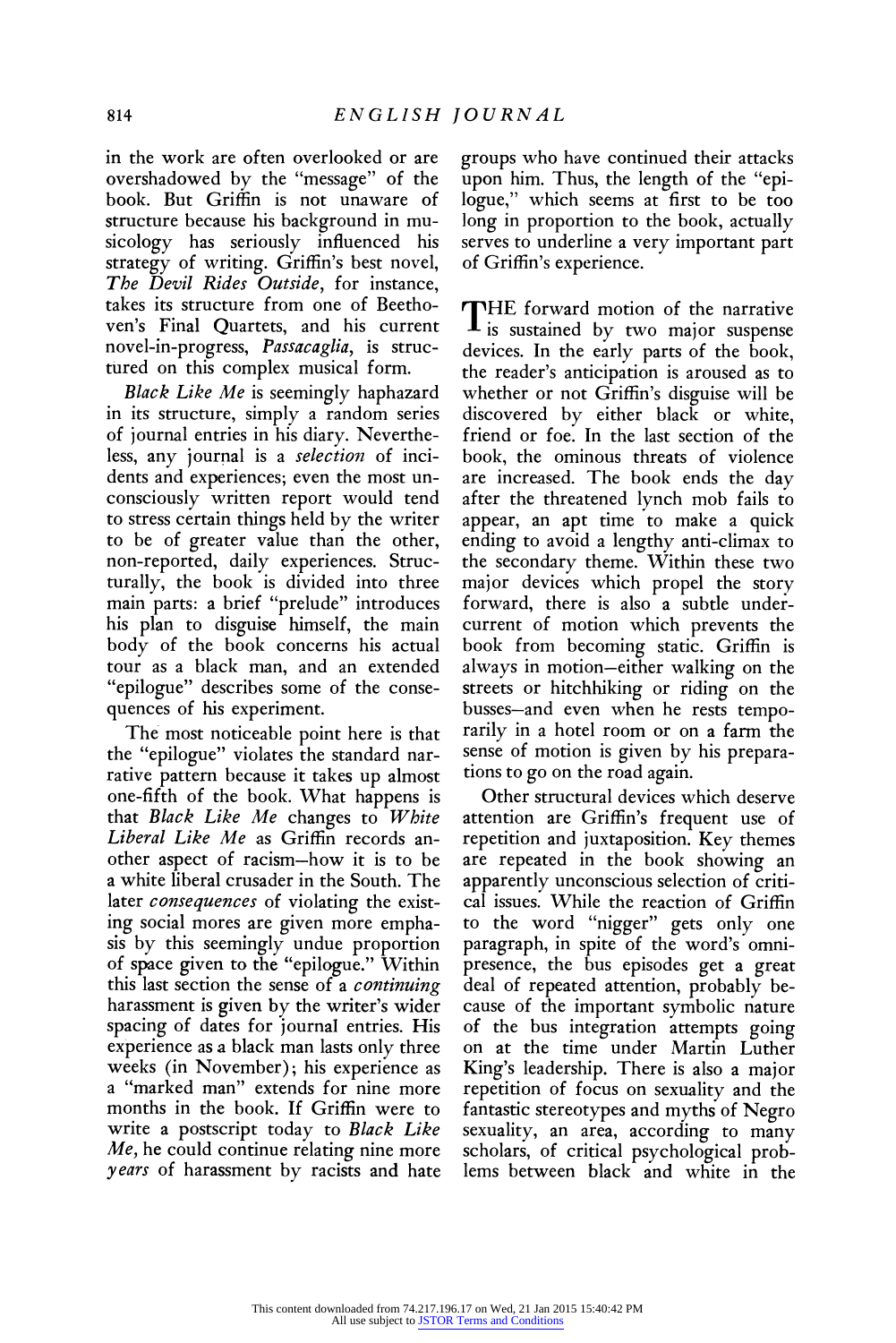**South. But Griffin's major repetition seems to be the idea that he is the "same man," whether his skin is white or black. The "same man" theme recurs throughout the book, the dominant plea for brotherhood and tolerance.** 

**Juxtaposition of contrasting incidents or contrasting characters to heighten the irony is commonly used. In some of the most intense sections, two divergent things will play counterpoint to each other. For instance, in both "sexuality" sections (Nov. 19, Nov. 24), the perversity emphasized in the beginning of the section is countered by a discussion of Maritain's ideas on caritas and by a description of the poor Negro family in the swamps, a living example of such genuine love. In the closing pages of the book, both Griffin's hopes for progress in race relations (as seen in the analysis of Atlanta) and his fears of a violent black reaction are linked together. This ambivalence of his feeling here is certainly understandable in view of the changing moods of race relations in the past few years, but Griffin's attitude is noteworthy as it was written at a time when many people involved in the civil rights movement were more optimistic about progress.** 

**Such frequent use of juxtaposition has encouraged some criticism that the book is too "black and white." The good guys are black; the bad guys, white. Such a reaction is understandable because the book does involve emotional response on an issue which many readers are affected by a pre-conditioning. But if the choice of "characters," or persons described, is analyzed more closely, then the "black and white" criticism has less validity because Griffin attempts to show a whole spectrum of shades. While it is true that the bigotry of the white racist is emphasized, the reader is also introduced to a variety of other white men-a crusading liberal editor in the South, a Southern boy agonized by his**  **own confusion about the problem, an obsequious Northern white "liberal," and, of course, the author himself. While there seem to be too many God-fearing, Bible-reading, kindly Negroes in parts of the book, the reader is also aware of the frustrated madman Christophe on the bus, the petty tyranny of the Negro shoeshine attendant to the beggar, the crudities of life in the back of the bus and in the ghetto, and all shades of black from Uncle Tom to black racist. Certainly a selection from the actual number of people encountered during the experience has been made to illustrate the many different types of people and their responses to the problem.** 

**Although a defense of the structural and stylistic methods of Griffin can be extended, the reasons for the continued popularity and readability of Black Like Me are not primarily concerned with his organization and style. Nor are they simply the result of the widespread interest in all phases of the Negro problem, because this would not explain why this one book has had such a unique impact. What best explains the durability of Black Like Me can probably be described by the writer-reader relationship and the ethos of the writer.** 

**PERSONAL narratives of Negroes frequently have created a close sympathetic reaction from the audience, but still, in our society, the gap between black and white exists. Empathy, the close identification of reader and writer in this case, is much easier to establish with a white narrator speaking to a predominantly white audience. Black Like Me has severe limitations because it has been written by a white man, but this book also gains a great deal because of the white narrator who has less of a gap to bridge between himself and his audience. For part of this white audience, the book may also be more credible and less likely to be accused of exaggeration, special pleading, or self-pity.**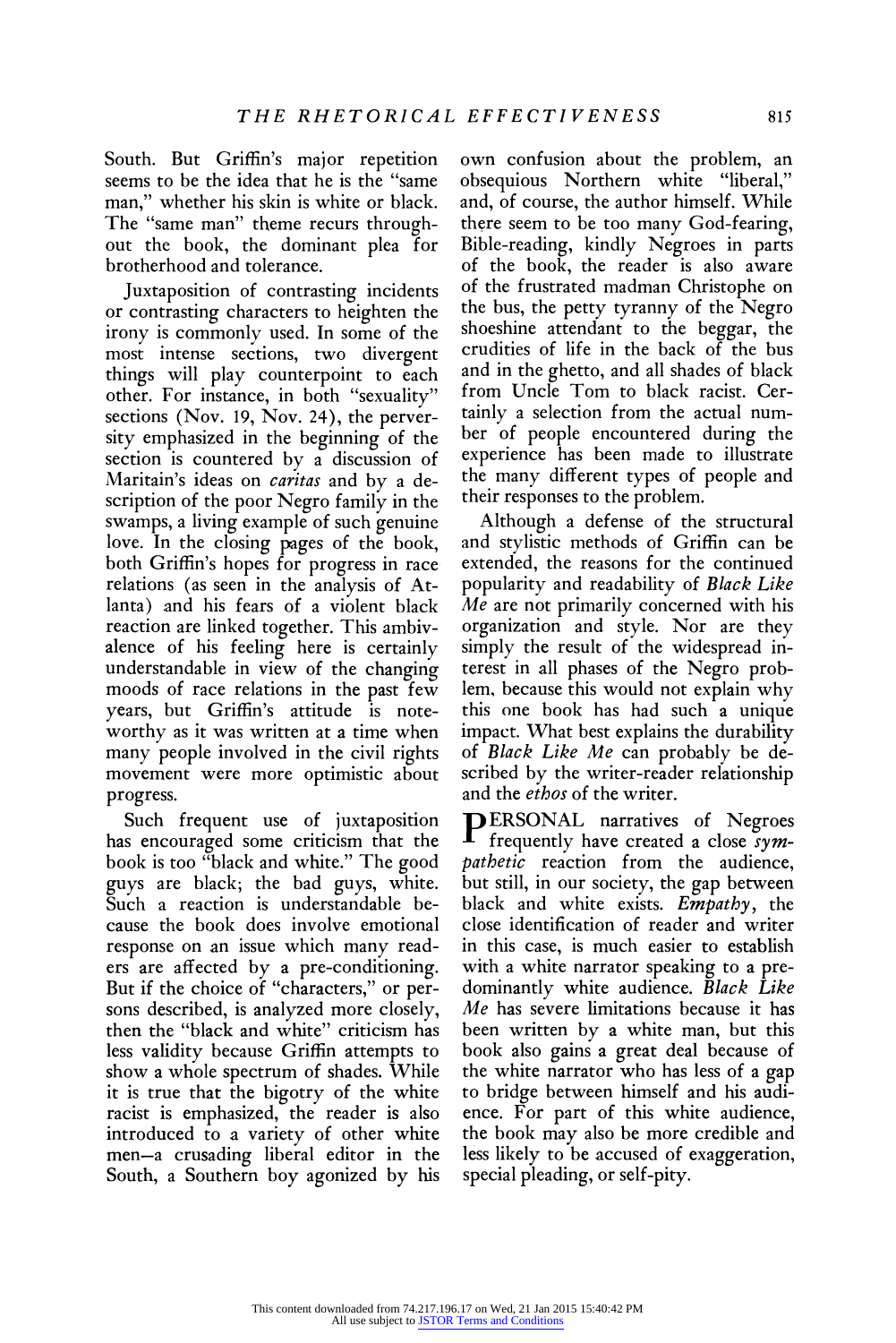**Another factor which helps to bring a closer empathy between reader and writer is Griffin's adoption of the "undercover agent" role, the solitary individual secretly in combat with an evil system. The popularity of this theme grows increasingly more widespread in twentiethcentury literature as the actual presence of large organizations, massive institutions, and super-states becomes more obvious. Both the pulp writer and the literary craftsman have recently produced a wealth of stories concerning one man covertly fighting against the oppression of an unjust system. Griffin's adventure in Black Like Me parallels that of the spy, the prisoner-of-war, or the "innocent prisoner" plotting alone, in secret, against the evil institution. Whether we consider the weekly TV episodes of POW escapes from Nazi camps or Malamud's prize-winning novel, The Fixer, we can see the powerful appeal being made to get the reader's empathy toward the individual who is at odds with an oppressive system. The satisfaction of this vicarious experience is apt to be widespread in a society concerned with the diminishing role of the individual.** 

**The vicarious participation of the reader of Black Like Me is aided by the narrator's humility and self-effacement. Griffin establishes a favorable ethos, or image, by focusing on his work, on his experiment, rather than on any selfcentered claims of heroism or daring for his unique adventure. In fact, by revealing his own fears and loneliness, he emphasizes his normality and makes it easy for the average reader to re-live his experience. Griffin's only personal claim is that he has tried to be objective: "I tried to see the whites' side, as I have all along. I have studied objectively the anthropo**logical arguments, the accepted clichés **about cultural and ethnic differences. ... I have held no brief for the Negro. I have looked diligently for all aspects of 'inferiority' among them and I cannot** 

**find them. .... When all the talk, all the propaganda has been cut away, the criterion is nothing but the color of skin. My experience proved that. They judged me by no other quality. My skin was dark."** 

**Another aspect of the techniques used by Griffin to create a favorable ethos is his use of the "plain folks" approach. Griffin is just a "regular guy" trying to understand the situation. In reality, Griffin is much more than a "regular guy," a common man, or "plain folk." Whether one would emphasize his work in the French underground during the Second World War, his demonstrated musical ability as a pianist and musicologist (on Chopin), his philosophical research and writings (tutored by Jacques Maritain), or his ten-year period of blindness during which he wrote The Devil Rides Outside (a novel highly praised in Maxwell Geismar's American Moderns), the general conclusion would be that Griffin possesses not only a superior intellect but also is a man of rare courage, endurance, and integrity. Yet none of these accomplishments is mentioned in Black Like Me. If one were to consider the effect of such information added to the book, either in the text or in an introduction, it would seem that such biographical data would serve to elevate the status of the author, to emphasize the superiority of the author to the average reader. What would normally be a desirable thing to do, here would work against the empathy or close identification with the author which is so effective in Black Like Me.** 

**The ethos of the writer communicated in this book is that of the "good man" searching for truth through a painful experiment. The informed reader will also be aware, from Griffin's occasional religious and literary allusions, that the image suggested can be described in terms of the Christian Humanist or Personalist, deeply concerned with bearing witness to his beliefs.**